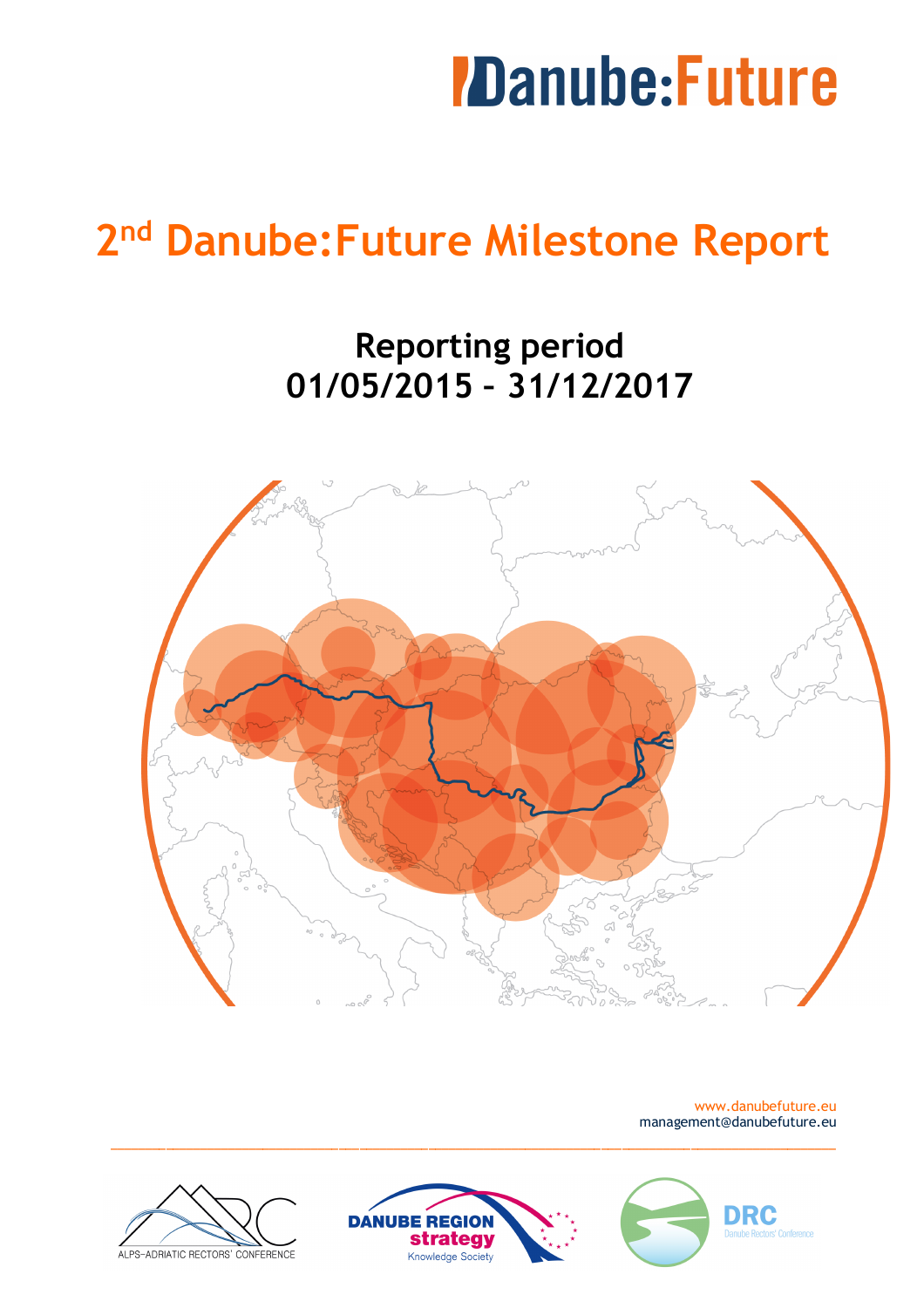# *ZDanube:Future*

### **BACKGROUND and AIMS of Danube:Future**

Danube:Future is a networking activity which aims at supporting the sustainable future of the Danube River Basin by integrating the social sciences and humanities into a long-term perspective . The initiative started in January 2013 and was approved as EUSDR Flagship Project by the EUSDR PA7 Steering Group on September 23, 2013.

D:F focuses on the **Sustainable Development of the Danube River Basin** (DRB). Sustainability problems transcend disciplinary boundaries and therefore need inter- and transdisciplinary approaches. Sustainable development of riverine landscapes is particularly challenging, as rivers are fragile, dynamic and interlinked ecosystems. D:F seeks to contribute to the sustainable development of the DRB by encouraging the humanities to add their expertise to interdisciplinary dialogue. Environmental humanities are a new area of research whose potential for fostering sustainability transitions has not yet been tapped<sup>1</sup>. Both societal and natural legacies limit the possibilities for future developments. A host of interdisciplinary methods is necessary to deal with human legacies, both cultural and natural.

The project is divided into 3 Modules:

- § CORE MODULE, aimed at offering support to members and partners of D:F, through several online tools. Within the core module, an open-access knowledge base to which capacity building and research projects can contribute, increasing their visibility and accessibility, was established.
- § CAPACITY BUILDING MODULE, aimed at enabling and empowering young academics and scholars working in extra-university contexts to gain experience in interdisciplinary research and foster the integration of their expertise into international projects. D:F develops training courses focusing on cultural and natural heritage, institutional capacity-building for green jobs, and strengthening regional networks.
- § RESEARCH MODULE, aimed at contributing to the sustainable development of the Danube Region with particular emphasis on the roles of cultural and natural heritage and contributions from humanities and social sciences.

The official website is: www.danubefuture.eu

 

Figure 1 gives an overview of the tasks undertaken during the second phase. Note that while the project timetable is given until 2020, the last two years are planned as a transition to a permanent establishment or the closing of operations.

<sup>1</sup> But see the recent Special Issue on Humanities for the Environment:

http://www.mdpi.com/journal/humanities/special\_issues/humanities\_environment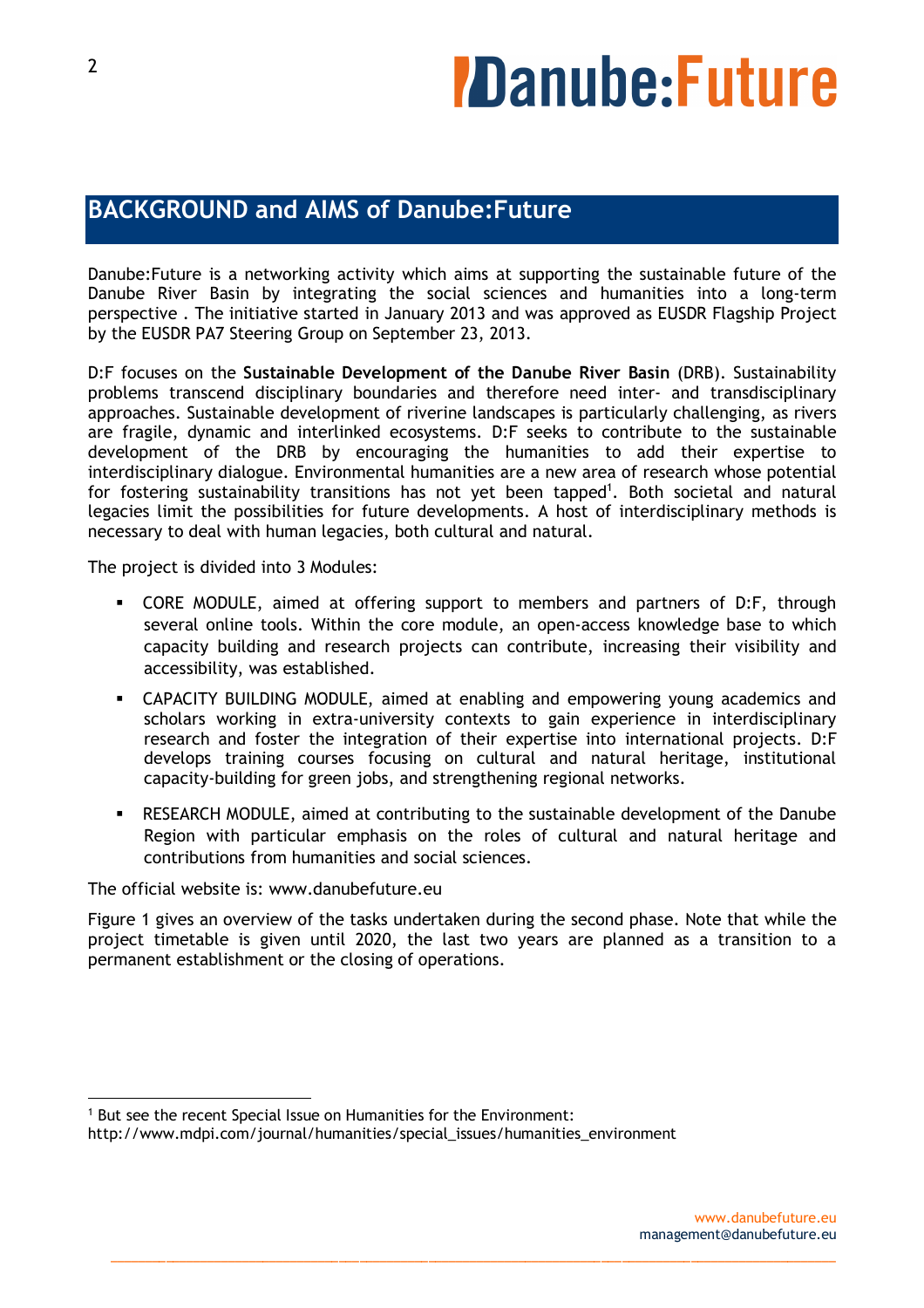# **7Danube: Future**



Fig. 1: Project tasks and timetable of Danube:Future (as planned since 2013) indicating important steps, i.e. milestones, for specific activities in blue.

### **CURRENT MANAGEMENT and ORGANIZATION**

The project is managed by the **Core Partners** and their representatives. Currently these are: Alpen-Adria-Universität Klagenfurt (AAU), University of Natural Resources and Life Sciences Vienna (BOKU), University of Trieste, University of Novi Sad and University of Ruse. Each partner contributes **in-kind** through their representatives in the **Management Committee**.

Danube Rectors Conference and Alps-Adriatic-Rectors Conference are **Endorsing Partners** and their **members are beneficiaries** of the D:F project. The "Project Regulations" available on the website detail all aspects of the management, including criteria for the Cooperation Agreement.

A **Project Coordinator** and a **Deputy Coordinator** represent the project at relevant events and provide guidance, support and manpower for all modules. These positions are contributed inkind by the Core Universities. A **Project Administrator** supports the management and other partners involved. The Management Committee meets 2-3 times per year and makes relevant decisions for the implementation of the project.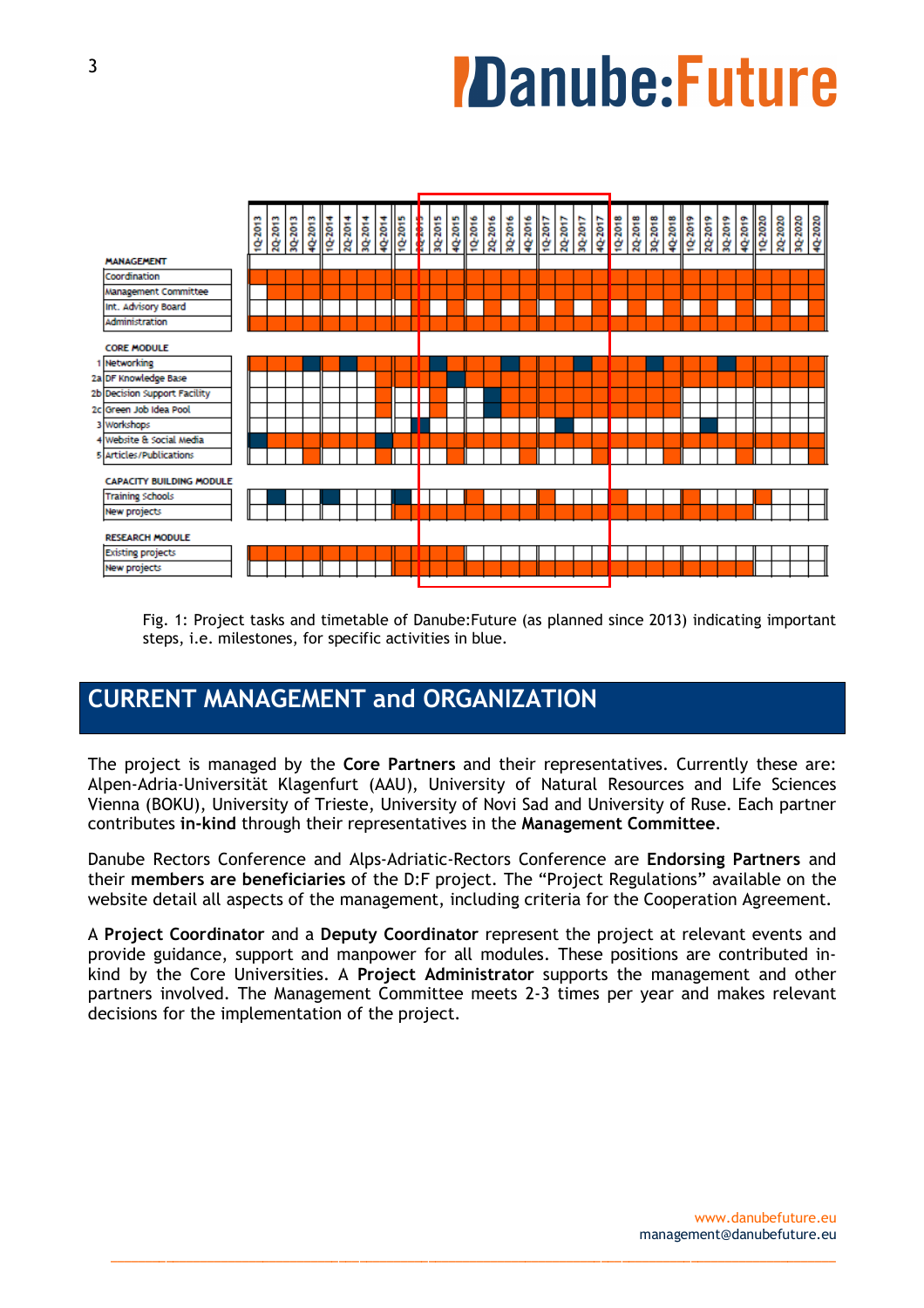# *ZDanube:Future*

### **THE SECOND PHASE** *(until autumn 2018)*

The second phase of D:F started in summer 2015 and is scheduled to terminate in autumn 2018. Partly, the second phase corresponds to a project funded by DRC (Fund for Incentives 2016). Until the end of 2017, the main activities and achievements are:

- § **Implementation of the Danube:Future Knowledge Base**. Currently, the Knowledge Base offers English summaries of relevant publications, especially from those written in one of the national languages of the DRB-countries to make them available to a wider community. Each entry consists of an English abstract (in most cases, written by the team), standardized key words for topics, period, location; links to download if possible. By the end of 2017, ca. 200 publications are recorded;
- § **Enlargement of the D:F Community** (currently 268 members);
- § **Migration of the D:F web presence to DRC** in March 2017;
- § **Online surveys** on the involvement of DRC and AARC universities in EUSDR-activities, sustainability research at the universities, interest in future discussion of links between SDGs and challenges in the DRB. Two different surveys addressed universities (international relations offices, rectors and vice rectors for research as well as teaching) as well as individual D:F members. The response rate for universities was about 26 % (24 out of 90 questionnaires sent) and about 12 % for individual D:F members (33 out of approx. 270 questionnaires sent).
- § Tentative **application for funds**, Call "Danube Strategy Projects Fund".
- § **Bilateral project Alpen-Adria Universität Klagenfurt and University of Ljubljana** "Traditional Ecological Knowledge of Grassland Management to Promote Alpine Sustainability", funded by the Joint Excellence in Science and Humanities-Program of the Austrian Academy of Sciences.
- § **Workshop on Traditional Ecological Knowledge** at the Institute of Social Ecology, Alpen-Adria-Universität Klagenfurt in February 2017. Attendees from AAU Klagenfurt, BOKU Vienna, University of Liubliana.
- § **2017 Edition of the Interdisciplinary School in Krems** (DUK), 25 PhD Students and Junior Researchers from 8 Countries, 4 project ideas developed;
- § **Participation in the 2016** (Bratislava, with a stand) and **2017** (Budapest) **EUSDR Annual Fora**. Several books (DIAnet International Schools proceedings) and the White Paper were distributed among participants of the Forum;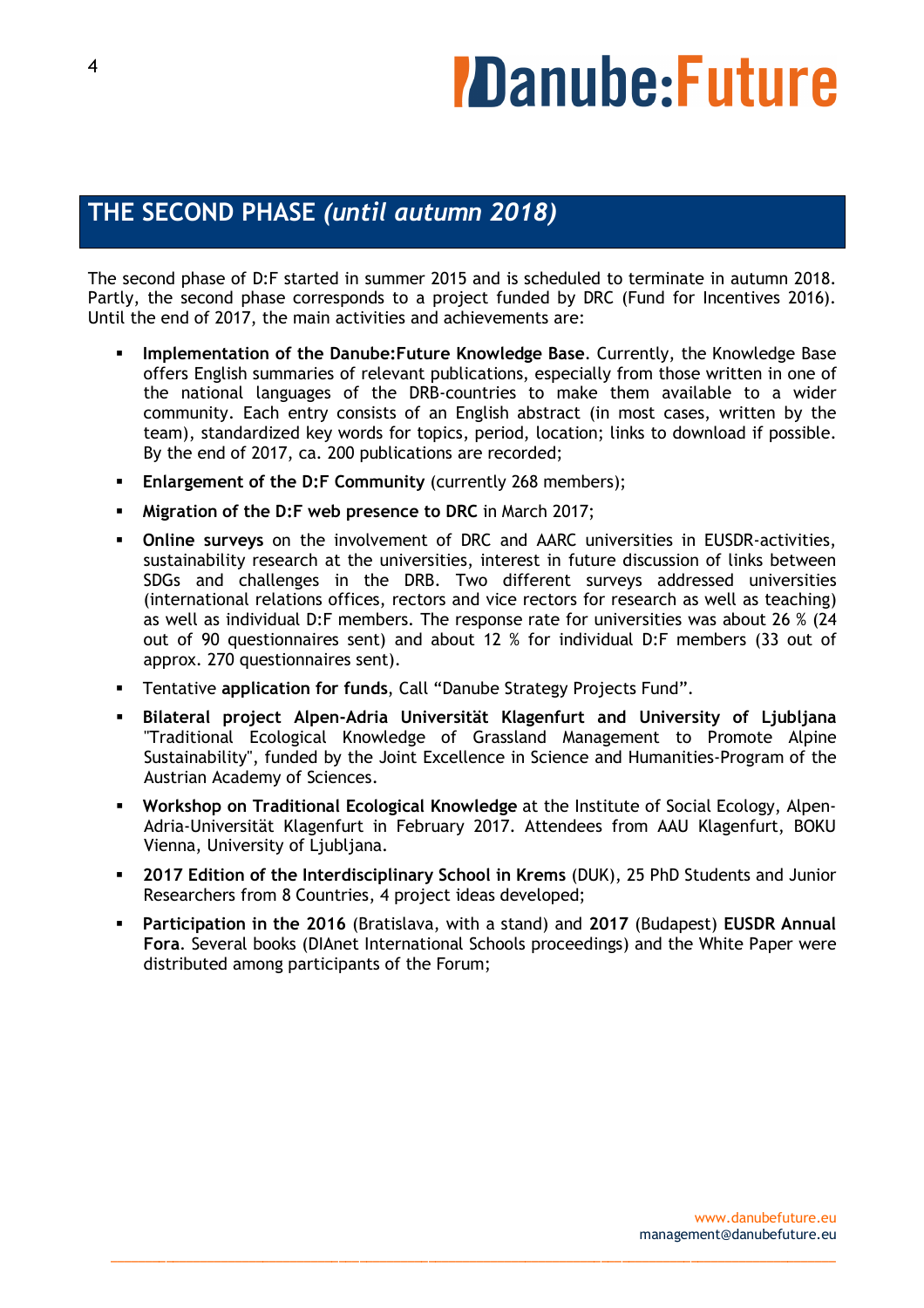# **Danube:Future**



In 2018, the fifth edition of the **Danube:Future Interdisciplinary School** is planned in Ruse, Bulgaria. Further **activities** intended for **2018** comprise the continuous expansion of the **Knowledge Base**, the preparation of **guidelines** for the D:F Interdisciplinary Schools, **Management Committee meetings** and **networking**. Other activities, in particular the **preparation of a "Lessons learned and way forward" Workshop** are specified below, as they will be planned depending on the long-term visions for D:F **to be established in discussion with the presidency of DRC**.

### **LONG-TERM PROSPECTS of Danube:Future as a network**

During the two pilot phases of D:F (01/2013 – 09/2015; 10/2015 – 10/2018) the project activities were mainly initiated and implemented by the core partners. Annual reports were delivered to DRC and presented during the DRC-Annual Meetings. To **strengthen the involvement of DRC** as organization and to better integrate a large number of universities represented therein, a **closer cooperation ensuring long-term support is envisaged after the pilot phase**. D:F operationalizes aims of DRC, as it improves education, research and networking in the DRB in sustainable development issues as a specific and highly relevant field.

The following sections offer details and first considerations with regard to this process. In particular, aims, tools and recommendations for the long-term organization of D:F and possible stronger collaborations between DF and DRC are presented.

#### **Long-term aims of D:F as network and related tools and services**

The long-term goal of D:F is to promote international collaboration between sustainability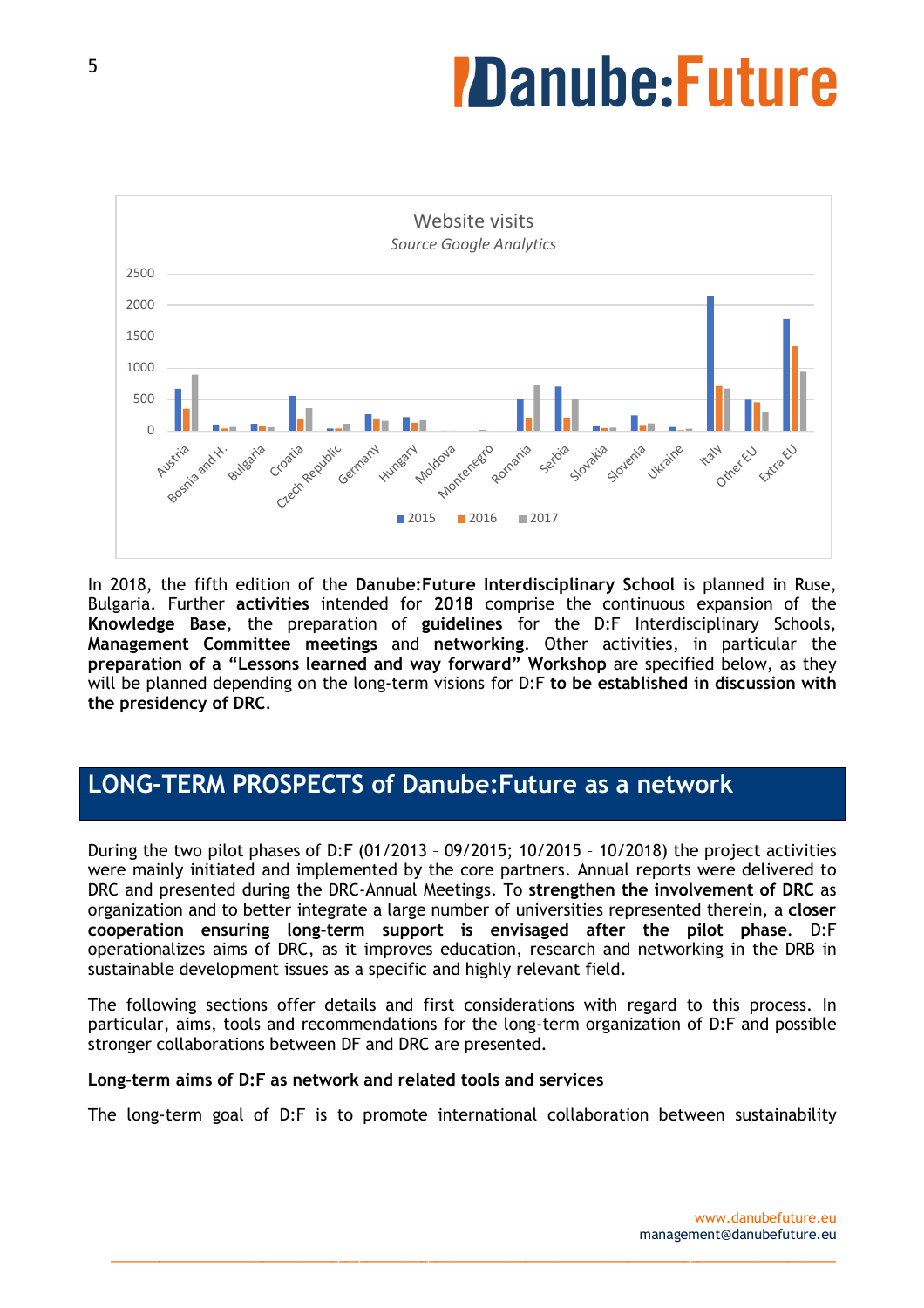### **Danube:Future**

oriented researchers of the DRC universities and beyond in particular by

- 1. **Building capacity** for young researchers in the DRB;
- 2. **Taking stock and identifying research priorities and desired future directions** of Science Policy links;
- 3. **Promoting the visibility of international sustainability research** in the DRB;
- 4. **Maintaining and establishing the links** between DRC and other **important organizational and institutional players in the DRB**, especially towards EUSDR PA 3 (Cultural Heritage and Tourism), PA 6 (esp. Biodiversity) and PA 7 (Knowledge Society).

To pursue these goals, D:F offers the following tools and services:

- 1. **D:F Interdisciplinary Schools** are designed to bring together PhD-students from different countries and disciplines to train them in interdisciplinary research by developing joint project ideas. The schools support in particular the implementation of Goal 1. D:F Management suggests that a school be held every other year. DRC-Summer Schools and D:F-Interdisciplinary schools could alternate in the future.
- 2. **D:F International Workshops** are held to allow exchange between junior and senior researchers from different countries and disciplines to formulate research agendas and to present them in joint policy documents. The White Paper developed during the 1<sup>st</sup> DF International Workshop was the first such document issued. D:F workshops facilitate specifically Goal 2. D:F Management suggests to organize such an event every third year, in 2018, 2021 and so on.
- 3. **D:F Webpage and D:F Knowledge Base**: the webpage is the main platform to inform about project activities and includes also social media accounts (twitter, facebook). The Knowledge Base was developed to compile knowledge on sustainability research and education and to offer researchers a platform to promote and inform about their activities. The webpage and the Knowledge Base assist especially Goal 3.
- 4. Existing **networking** links to relevant players in the DRB, including in particular EUSDR (attendance of Annual Fora), EUSDR-PA 7 (attendance of steering group meetings) and EUSDR PA 6 (links to Sturgeon 2020 as PA 6-flagship project). On an irregular basis, contacts and exchange was established to Danube INCO-Net, ICPDR-International Commission for the Protection of the Danube River, IAD (International Association for Danube Research, lead of an expert group on Environmental History and Long-term Socio-Ecological Research), JRC, Danube Commission as well as to non-DRC universities and research centers of the DRB and to the neighboring European Macro-Regional Strategies, in particular the Alpine Strategy and the Adriatic-Ionian Strategy. These activities support especially D:F Goal 4.
- 5. D:F links and supports the community of researchers in the DRB from DRC and Non-DRC universities, which are already engaged in joint publications and research projects. This community supports all Goals of D:F.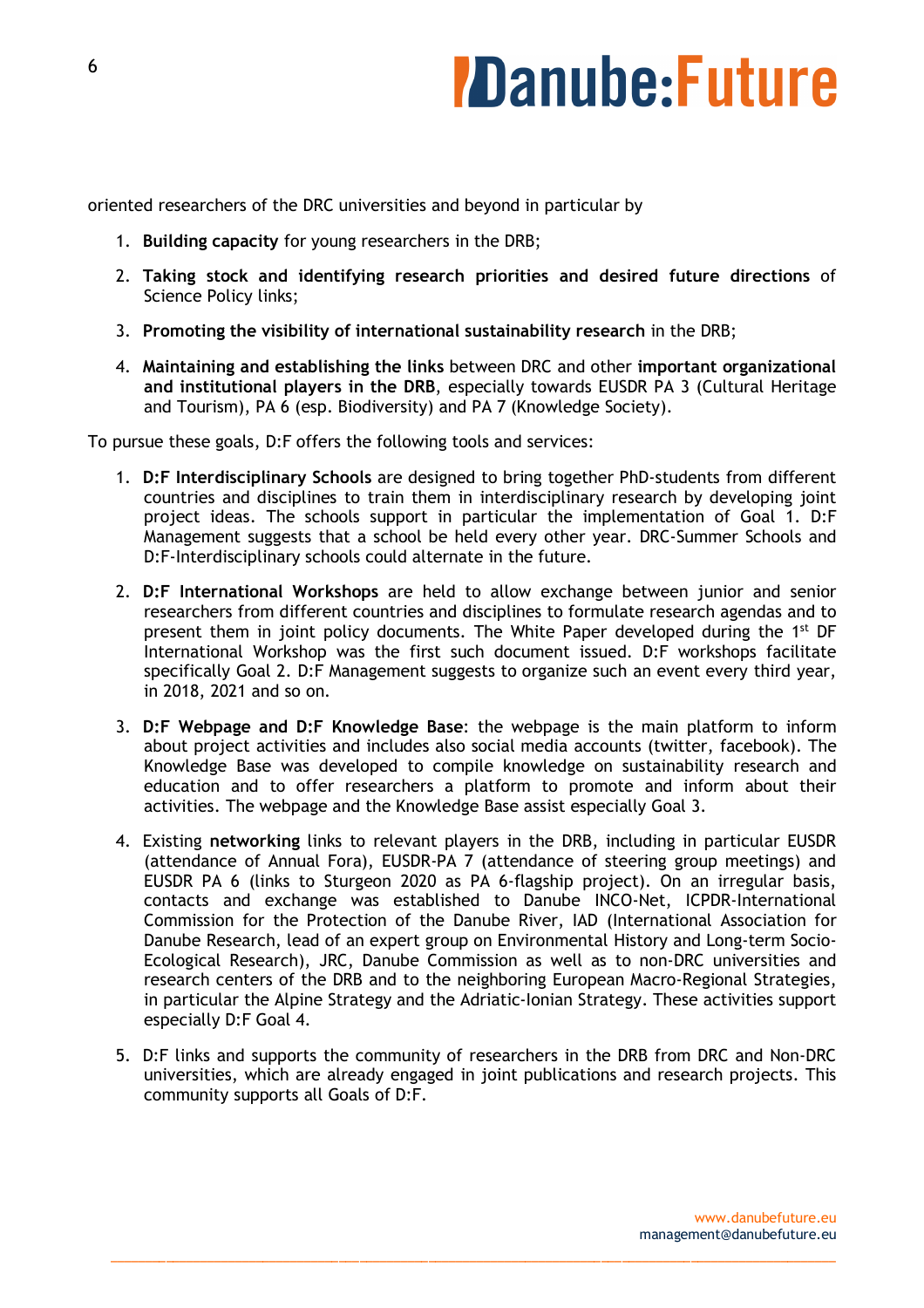### **Danube:Future**

#### **Envisaged changes to the current organizational structure**

At present, DF is mainly carried out by the five core partner universities, which provide staff for the different management functions. The latter comprise the **Project Coordinator** (PC) and the **Deputy Coordinator** (PC-D) who are responsible for providing leadership for the network; the **Management Committee** (MC), which decides on DF activities, the P**roject Administrator** (PA) assisting the PC, PC-D and the MC and the **Webpage and Knowledge Base Administrator**. Since March 2017, the Webpage and Knowledge Base is hosted and administered by DRC via IDM as seat of the DRC General Secretary.

In 2013, D:F set out to establish an **International Advisory Board,** but it was never activated. It is composed of experts with different experiences and of different nationalities. The IAB was intended to offer advice on matters of development of D:F, to increase the international visibility of D:F and to allow it to benefit from the experience of a high-ranking interdisciplinary group. Having outstanding scholars representing different specializations and involved in different networks assisting in the development of D:F as a major initiative in interdisciplinary environmental humanities was seen as being of great value for the project.

**If DRC becomes a major player, the organizational structure and management of the network should reflect this change.** D:F is not proposing a plan for these changes, as such a plan should be a joint endeavor. To secure the long-term existence of D:F, the following tasks and functions are deemed important:

- § **Principal Coordinator and a deputy responsible for the project.** Some kind of **management board** for managing the project; PC, D-PC or a board member should be responsible to inform about new calls and initiate suitable projects as well as for supporting regular joint publications at the science-policy-interface;
- § **D:F representation at important institutions and organizations,** in particular EUSDR and EUSDR-PAs (attendance of meetings, processes and working groups, reporting, etc.);
- **•** Project Administrator for daily activities and support of the PC & PC-D and Board (e.g. preparing updates of the website and knowledge base, supporting partners in developing specific projects, training schools or workshops, minutes and archive, technical publication support);
- § **Web-Page and Knowledge Base Administrator** for maintenance and technical support for security updates of the website and content management (output of projects, publications);

In addition, **personnel resources have to be planned at the respective organizing DRCuniversities** for:

- § **Interdisciplinary Schools** for junior researchers, every other year: Local organizing committee, program and selection committee, D:F School Board to ensure that the D:F model is followed.
- § **Workshops**, envisaged every 3 years: local organizing committee, documentation, editors/editorial board;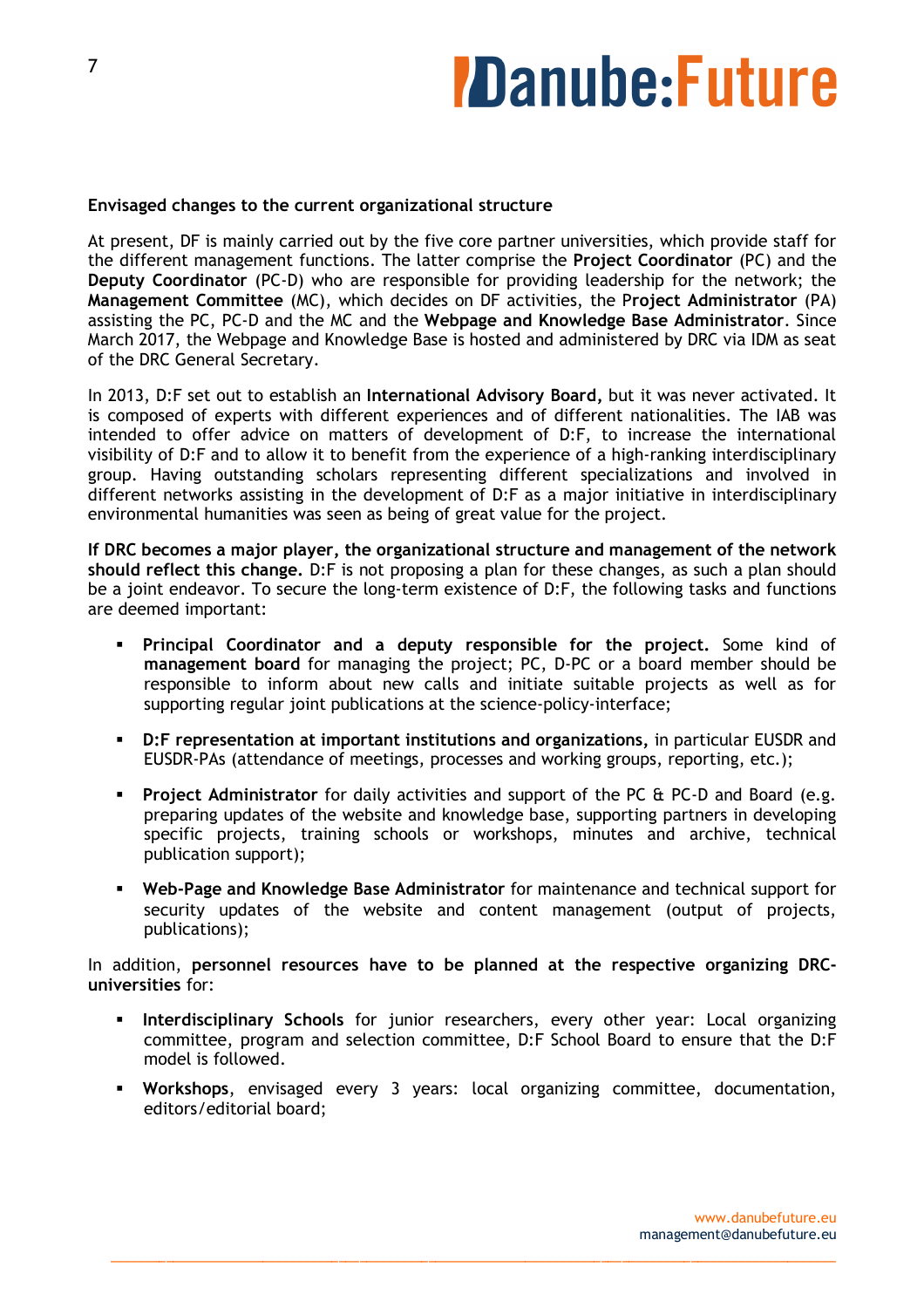# *ZDanube:Future*

We suggest discussing the possible new organizational structure with DRC-universities' representatives during a "Lessons Learned and Way Forward"-Workshop (see below) to be organized during the next DRC Annual Meeting.

The following table gives an overview of required annual personnel resources and budgets. For staff costs no figures are given as they differ between Danube countries. Costs for services, travel and accommodation are based on experiences from 2013 and 2017 and refer to Austrian or Italian standards.

| <b>MANAGEMENT</b>                   |                                                                                                 | <b>PERSON MONTHS</b><br>(Min/Max) | <b>MIN BUDGET</b><br>per year | <b>MAX BUDGET</b><br>per year | <b>NOTES</b>   |
|-------------------------------------|-------------------------------------------------------------------------------------------------|-----------------------------------|-------------------------------|-------------------------------|----------------|
|                                     |                                                                                                 |                                   |                               |                               |                |
| Scientific project                  | Project Coordinator and a Deputy part-                                                          | 3 months / 6 months               | depends on                    | depends on                    | $\mathbf{1}$   |
| coordination                        | time/full-time                                                                                  |                                   | country                       | country                       |                |
|                                     | Deputy Coordinator                                                                              | 3 months / 6 months               | depends on                    | depends on                    | 1              |
|                                     |                                                                                                 |                                   | country                       | country                       |                |
| <b>Board</b>                        | le. 10 members, 2-3 meetings per year                                                           |                                   |                               |                               |                |
|                                     | via Skype plus face-to-face meeting                                                             |                                   |                               |                               |                |
|                                     | during the DRC-Annual Meeting.                                                                  |                                   | 10.000,00                     | 25.000,00                     | 1              |
|                                     | Personnel costs and costs for travels &                                                         |                                   |                               |                               |                |
|                                     | accommodation;                                                                                  |                                   |                               |                               |                |
| Administration                      | A project administrator (part-time/full-                                                        | 6 months / 12 months              | depends on                    | depends on                    |                |
|                                     | time)                                                                                           |                                   | country                       | country                       | $\mathbf{1}$   |
|                                     |                                                                                                 | 0 months / 6 months               | depends on                    | depends on                    | 1              |
|                                     | Supporting staff (part-time/full-time)                                                          |                                   | country                       | country                       |                |
| International                       |                                                                                                 |                                   |                               |                               |                |
| <b>Advisory Board</b>               | travel costs for meetings                                                                       |                                   | 0                             | 5.000,00                      |                |
|                                     |                                                                                                 |                                   |                               |                               |                |
|                                     |                                                                                                 |                                   |                               |                               |                |
|                                     |                                                                                                 |                                   |                               |                               |                |
| <b>CORE MODULE</b>                  |                                                                                                 |                                   | <b>MIN BUDGET</b>             | <b>MAX BUDGET</b>             | <b>NOTES</b>   |
| Networking                          | Participation in relevant events, travel                                                        |                                   | 4.000,00                      | 7.500,00                      |                |
|                                     | costs                                                                                           |                                   |                               |                               |                |
| Website                             | Hosting, maintenance, implementation                                                            |                                   | 1.500,00                      | 5.000,00                      |                |
|                                     |                                                                                                 |                                   |                               |                               |                |
| DF Knowledge Base /                 |                                                                                                 | 2 months / 6 months               | depends on                    | depends on                    | $\mathbf{1}$   |
| <b>WIKI</b>                         | Editor role (scientific person)                                                                 |                                   | country                       | country                       |                |
|                                     | Implementation costs                                                                            |                                   | 2.500,00                      | 5.000,00                      |                |
|                                     | Offering accommodation, food / and                                                              |                                   |                               |                               |                |
| Workshops                           | travel cost                                                                                     |                                   | 15.000,00                     | 28.000,00                     | $\overline{2}$ |
|                                     |                                                                                                 |                                   |                               |                               |                |
| <b>CAPACITY BUILDING MODULE</b>     |                                                                                                 |                                   | <b>MIN BUDGET</b>             | <b>MAX BUDGET</b>             | <b>NOTES</b>   |
| Training school                     | 8 days, 28 participants (no fee)                                                                |                                   | 45.000,00                     | 60.000,00                     | $\overline{3}$ |
| <b>NOTES:</b>                       |                                                                                                 |                                   |                               |                               |                |
|                                     | 1. Costs could be covered by in-kind contribution of Universities except travel & accommodation |                                   |                               |                               |                |
| 2. At least one event every 3 years |                                                                                                 |                                   |                               |                               |                |